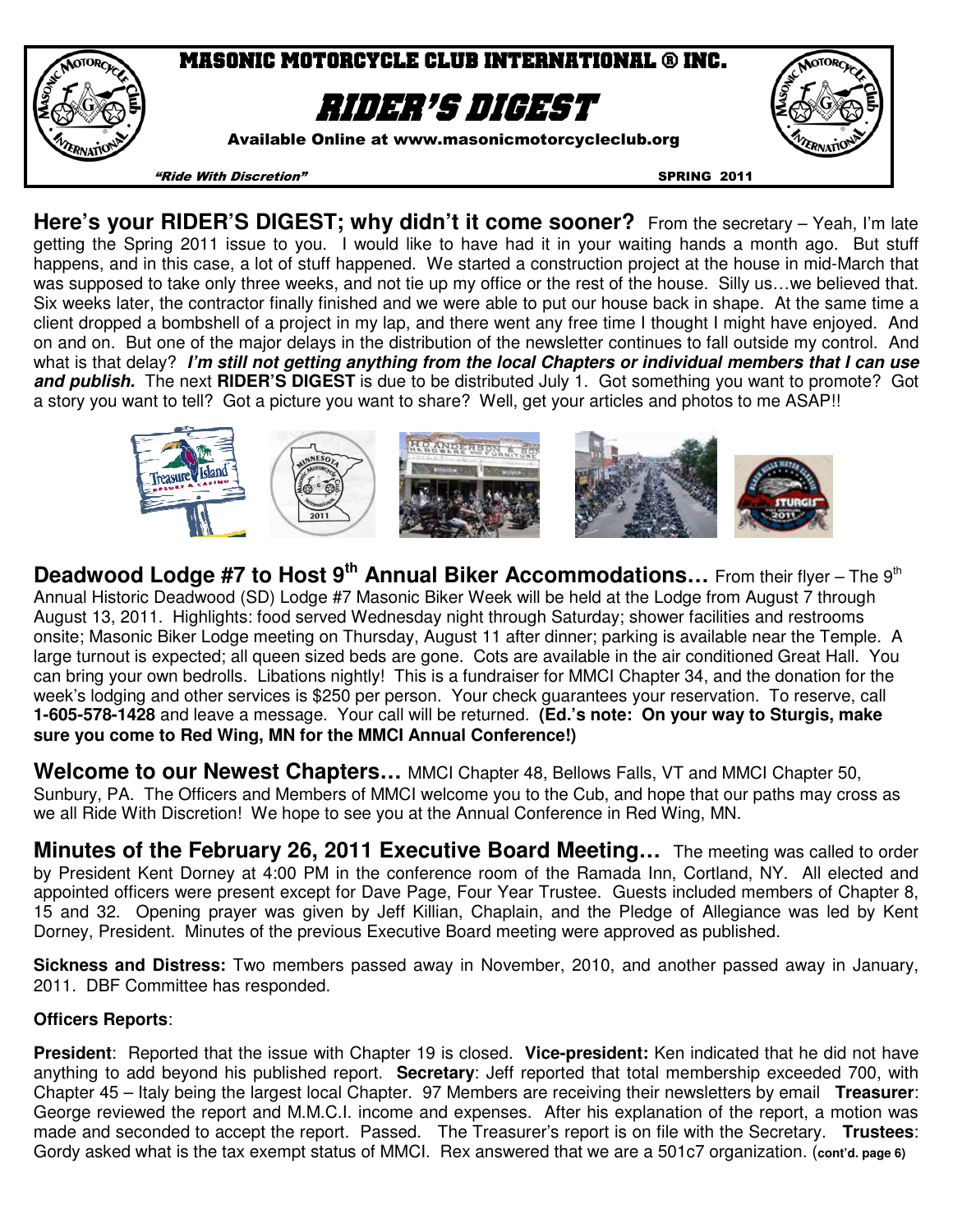# **MASONIC MOTORCYCLE CLUB INTERNATIONAL ® INC. Executive Board, 2009 – 2011**

Tonawanda, NY 14150

# 1621 Independence Ave North Gordy Aune, Jr., Dave Page

Golden Valley, MN 55427 763-545-0491 **Audit: Ed Lewis (Chair),** 

University Heights, OH 44118

# **Treasurer: George Detweiler Communist Communist Communist Communist Communist Communist Communist Communist Communist Communist Communist Communist Communist Communist Communist Communist Communist Communist Communist C**

15173 Holleyside Drive **ghdetweiler@comcast.net** 

925 Madison Avenue 440-357-6658

Middleburg, PA 17842 Cliff Wilson, Neal Forbes 570-837-7079

# **6 Year Trustee: Gordy Aune, Jr. Gary O'Neal**

2432 Pearson Parkway **GRANDPAAUNE@aol.com** 

# **Honorary Trustee: Don Crete, Past Pres. Richard Kovac, Richard Morse**  188 Coleman Road **Rex Baker, Doug Kelley** Auburn, NH 03032

## **Elected Officers Appointed Committees**

**President: Kent Dorney and State By-laws: John Van Kirk (Chair).**<br>49 Simson Street **By-laws: Bex Baker. Dick Morse. Gary O'Neal** Rex Baker, Dick Morse, Gary O'Neal

716-694-1595 **Safety: Dean Gonya (Chair); fltmedic@verizon.net** and **Ron Baldwin, Robert Boss, Ian Mountfield** 

Vice-president: Kenneth White **Nominations: Don Crete (Chair,**  $\overline{\phantom{a}}$ 

**mmci24.1@gmail.com** Lloyd Jackson, John Bennett, Chris Alexander

**Secretary: Jeff Kaplan Finance: George Detweiler (Chair), Finance: George Detweiler (Chair), 2417 Elmdale Road** Jeff Kaplan, Gordy Aune, Jr., Ron Ferrero

# 216-382-2685 **Membership: Rex Baker (Chair) bmw\_jeff@ameritech.net bmw\_jeff@ameritech.net compared and the set of the set of the set of the set of the set of the set of the set of the set of the set of the set of the set of the set of the set of the set of the summerrider5054@embarqmail.com**),

Dumfries, VA 22025 **Grievance: Neal Forbes (Chair),**  703-670-2313 Bumpy Geortz, Tom Boyle, Jeff Killian

 **Website: Doug Kelley (Chair) 2 Year Trustee: Cliff Wilson (dougkelley@windstream.net),** Scott Rose

# Painesville, OH 44077 **AMA Rep/Liability Insurance: Dick Morse**

# **cliffwilson65@msn.com Quartermaster: Cliff Wilson**

**4 Year Trustee: David Page Death Benefit Fund: Dick Morse (Chair),**  137 East Main Street **Research Reading Communist Communist Communist Communist Communist Communist Communist Communist Communist Communist Communist Communist Communist Communist Communist Communist Communist Communist Com** 

**dwptrucking@aol.com Conference 2010: George Detweiler (Chair),**  Ken White (Co-chair), Ron Ferrero, Jesse Imhof,

Brooklyn Park, MN 55444 **Conference 2011: Leslie Whetham(Chair),**  763-585-1766 Ken White (Co-Chair), Gordy Aune, Jr.

**Lifetime Trustees:**

603-483-0714 **Newsletter Editor: Jeff Kaplan cretedanm@comcast.net Email change of address**, articles and material for publication to: **bmw\_jeff@ameritech.net** or mail to: **International Chaplain: Jeff Killian 2417 Elmdale Road, University Hts., OH 44118**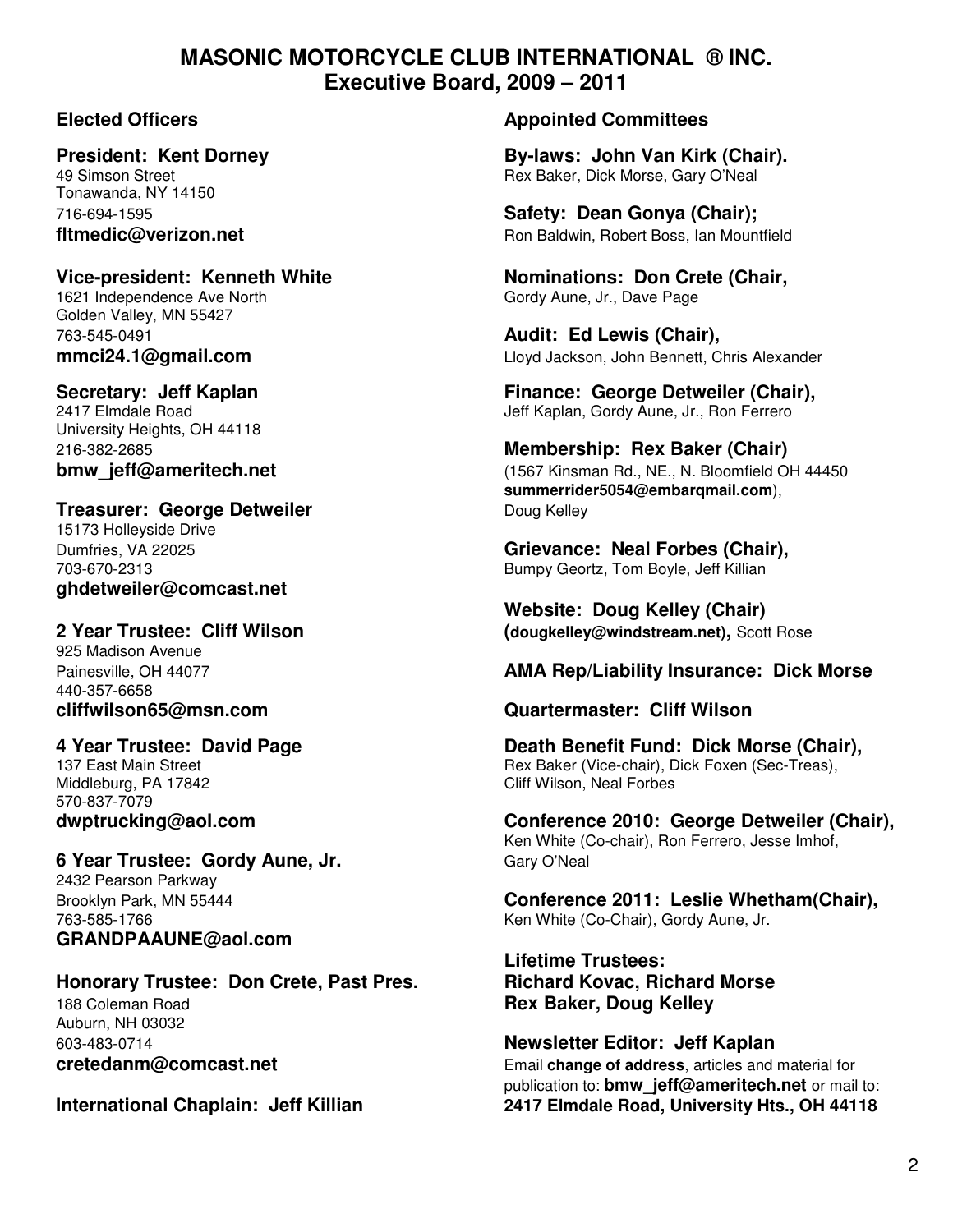# **President's Message…**



My Brothers, Greetings –

It has been interesting with the ethical missteps of other organizations that have left us with issues to deal with that are not of our own making. As we all remember the Grand Lodge of NY removed another motorcycle group from their jurisdiction, and we have come to learn that Texas has similar views of that organization. Rumors abound that another mid-West jurisdiction may be soon to follow. Even though I know that I am preaching to the choir I still feel compelled to remind each of us that now, and always, is the time to Ride with Discretion and in accordance with the teachings of the Fraternity.

Brother Rex Baker, who has long been one of the pillars of the Club, has been recently dealing with significant health issues. I ask each of you to keep him and Bonnie in your prayers as they are both going through very trying times.

I hope to see many of you in Minnesota so that we may renew old friendships and make new ones. Ken has assured me that they have submitted the proper and timely requests for us to receive a snow free week. And as the weather warms, please make sure to conduct your safety checks before taking the first ride of the new season.

And for our Brothers in Italy, I hope you have a great conference in June. I wish I could join you, but between work, my Master's degree program, and finances my cable tow is stretched at the moment.

At the last quarterly Board meeting the Board approved a proposal from CH 12 & 32 to host the 2012 Conference in the Finger Lakes region of New York. As we as a Club will decide the issue fully at the Conference, please take the time to do a little research on Cortland, NY and the surrounding area as CH 12 & 32 will be taking the membership's temperature regarding what of the various rides and sights they might like to take in.

Keep the shiny side up, ride well, stay safe, and see you in MN. Fraternally - Kent



# **Vice-President's Message…**

Greetings My Brothers:

Well, I've had my bike running a couple times now and it started right up and sounded good. The next step is to get it out of the garage after the snow melts and actually put some miles on it. I'm thinking some of you are already riding and can only feel sorry for us Minnesota folks.

The conference is all set for this August in Red Wing, MN. The registration form is on the web site along with the agenda. I think the committee has done a fantastic job of putting this together and you will truly enjoy yourself. Make your reservations now with the casino.

I'd like to bring up a couple items here just to update you. The 2012 Annual Conference is proposed to be held in New York, Aug 14 – 16 in the Eastern Finger Lakes region in the city of Cortland. We'll vote to accept this location at the Annual Meeting. It looks like a great venue for the Conference!

Also, I have finished notifying all Grand Lodges of our existence. I mailed a letter to every Grand Master asking them to put a short article I wrote about the club in their statewide newsletters. My goal is to inform all of the Grand Lodges of our great club and hopefully spread the word to other motorcycle brothers who have yet not heard about us. Hey, it's worth a shot and I figure, why not try? What can it hurt to brag about us.

Later my Brothers. Ride safe. - Ken

### **NEXT EXECUTIVE BOARD MEETING – May 14, 2011 4:00 – 6:00 PM Conference Room of the Cortland Ramada Inn, 2 River Street, Cortland , NY 13045 1-607-756-4431**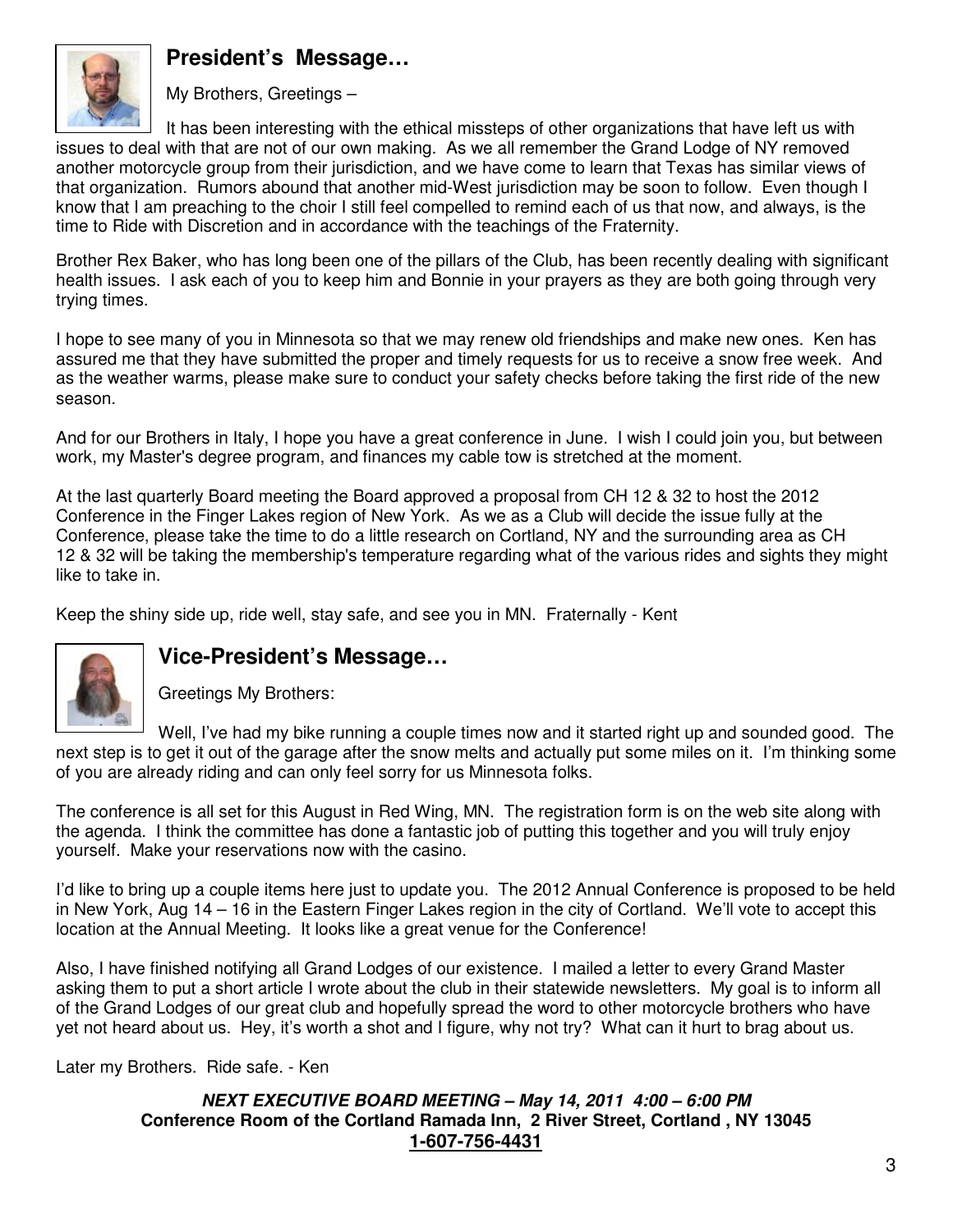### **MASONIC MOTORCYCLE CLUB INTERNATIONAL ® INC**.



2011 ANNUAL CONFERENCE RED WING, MINNESOTA TUESDAY, AUGUST 2nd TILL FRIDAY, AUGUST 5TH



# **PLEASE PRINT**

| NAME                   | MEMBER#       |
|------------------------|---------------|
| PASSENGER NAME         |               |
| OTHER GUEST(S) NAME(S) |               |
| ADDRESS                |               |
| CITY                   | STATE<br>7. T |
| E-MAIL                 | PHONE         |

\*\*\*\*\*\*\*\*\*\*\*\*\*\*\*\*\*\*\*\*\*\*\*\*\*\*\*\*\*\*\*\*\*\*\*\*\*\*\*\*\*\*\*\*\*\*\*\*\*\*\*\*\*\*\*\*\*\*\*\*\*\*\*\*\*\*\*\*\*\*\*\*\*\*\*\*\*\*\*\*\*\*\*\*\*\*\*\*\*\*

| <b>ITEM</b>                                 | (CIRCLE) SIZE    | <b>COST</b> |   | # | <b>EXTENDED COST</b> |
|---------------------------------------------|------------------|-------------|---|---|----------------------|
| <b>REGISTRATION FEE ADULT</b>               |                  | \$65.00     | X |   |                      |
| REGISTRATION FEE CHILDREN (12 AND           |                  | \$30.00     | X |   |                      |
| UNDER)                                      |                  |             |   |   |                      |
| MEN'S Front Emblem SHORT SLEEVE T-SHIRT     | S M L XL 2XL 3XL | \$15.00     | X |   |                      |
| MEN'S Back Emblem Short SLEEVE T-SHIRT      | S M L XL 2XL 3XL | \$15.00     | X |   |                      |
| MEN'S Demin SHIRT (S/S)                     | S M L XL 2XL 3XL | \$25.00     | X |   |                      |
| Add \$2.00 for sizes 2XL and 3XL            | 2XL 3XL          | \$2.00      | X |   |                      |
| EXTRA CONFERENCE PIN                        |                  | \$4.00      | X |   |                      |
| RED WING LODGE-Dinner - Wednesday evening   |                  | \$10.00     | X |   |                      |
| (Donation Requested)                        |                  |             |   |   |                      |
| <b>TOTAL</b>                                |                  |             |   |   |                      |
| Mall of America BUS TRIP (CIRCLE YES OR NO) | YES.<br>OR NO    |             |   |   | All items subjet to  |
|                                             |                  |             |   |   | change.              |

Make checks payable to MMCI#24 and mail checks and registration form no later than JULY 1st, 2011 to:

### **Gordy Aune Jr. 2432 Pearson Parkway Brooklyn Park,MN 55444**

HOTEL INFORMATION FOLLOWS. INDIVIDUALS MUST MAKE THEIR OWN RESERVATIONS **BY NO LATER THAN JULY 12, 2011.** RESERVATIONS RECEIVED AFTER JULY 12, 2011 WILL BE PROVIDED ON A SPACE AVAILABLE BASIS AND AT PREVAILING RATES. **Treasure Island Resort and Casino Red Wing, Minnesota PHONE # 1-800- 222-7077 Ask for the "MMCI Rate."** ROOM RATE IS \$69.00/NIGHT + TAX . A BLOCK OF 50 ROOMS HAS BEEN RESERVED. MMCI ROOM RATE AVAILABLE JULY 31<sup>st</sup> thru AUGUST 4<sup>th</sup>. RV PARKING IS ALSO AVAILABLE. **www.treasureislandcasino.com**

REGISTRATION FEE INCLUDES: HOSPITALITY ROOM, GOODIE BAG ,WELCOME EVENT, LODGE LUNCH, BANQUET BUFFET (THURSDAY EVENING), CONFERENCE PIN, AND FRIDAY DEPARTURE BREAKFAST.

FOR MORE INFORMATION CONTACT ANY ONE OF THE FOLLOWING:

| Gordy Aune Jr.       | 763-585-1766 / 612-719-1610 cell | grandpaaune@aol.com   |
|----------------------|----------------------------------|-----------------------|
| Leslie Whetham       | 651-269-9777                     | Leslie762@comcast.net |
| <b>Kenneth White</b> | 612-212-9653 cell                | mmci24.1@gmail.com    |

**ALL PARTICIPANTS ARE REQUIRED TO SIGN A WAIVER FORM. CHILDREN UNDER 18 MUST HAVE A WAIVER FORM SIGNED BY PARENT(S) OR GUARDIAN(S).**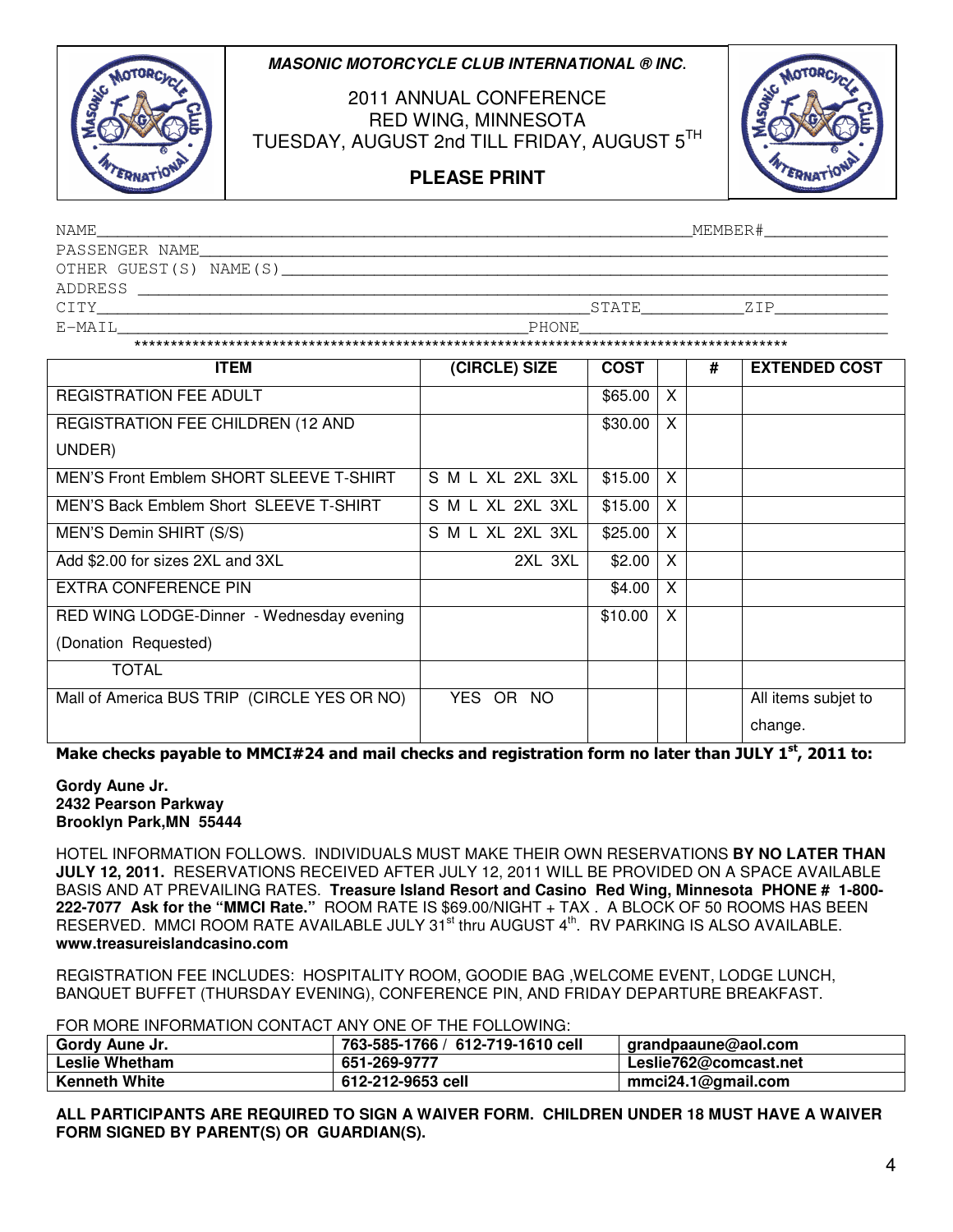

**MMCI** 2011 Annual Conference Red Wing, Minnesota

SHEDULE OF EVENTS



Monday - August 1st

Tuesday - August 2nd

Rochester Group Ride-lunch included 10:00AM (lunch 12:30PM) Casino Parking Lot-Kick stands up

Wednesday - August 3rd

Red Wing Lodge - Dinner (Donation \$10) 6:00PM Casino Parking Lot-Kick stands up Open Road Degree **8:00PM** 8:00PM Red Wing Lodge

### Thursday - August 4th

MMCI Annual International Meeting 9:00AM-10:30PM Barbados Banquet Room

Friday - August 5th

Bike Wash **All Day** All Day **Casino Gas Station** 

DATE TIME LOCATION

Early Registration 10:00AM-8:00PM St. Martin Hospitality Room Bike Wash **All Day** All Day **Casino Gas Station** Self Directed Rides **10:00AM-8:00PM** Self Directed Rides and Richards and St. Martin Hospitality Room

Registration 8:00AM-8:00PM St. Martin Hospitality Room Self Directed Rides 10:00AM-8:00PM St. Martin Hospitality Room Ice Cream Social **St. Martin Hospitality Room** 7:00PM St. Martin Hospitality Room

Registration 10:00AM-8:00PM St. Martin Hospitality Room Self Directed Rides **10:00AM-8:00PM** St. Martin Hospitality Room Bike Wash **All Day Casino Gas Station Casino Gas Station** 

Registration 11:00AM-6:00PM St. Martin Hospitality Room Poker Run/Bug Run 11:00Am-5:00PM Route given at time of departure Bike Show/Happy Hour 6:00PM-7:00PM Casino Parking Lot/St. Martin Hospitality Room Banquet/Awards Presentation 7:00PM-9:00PM Barbados Banquet Room

Departure Breakfast 6:00AM-9:00AM Barbados Banquet Room

All Registered **Participants** Welcome at ALL events. All events subject to change.